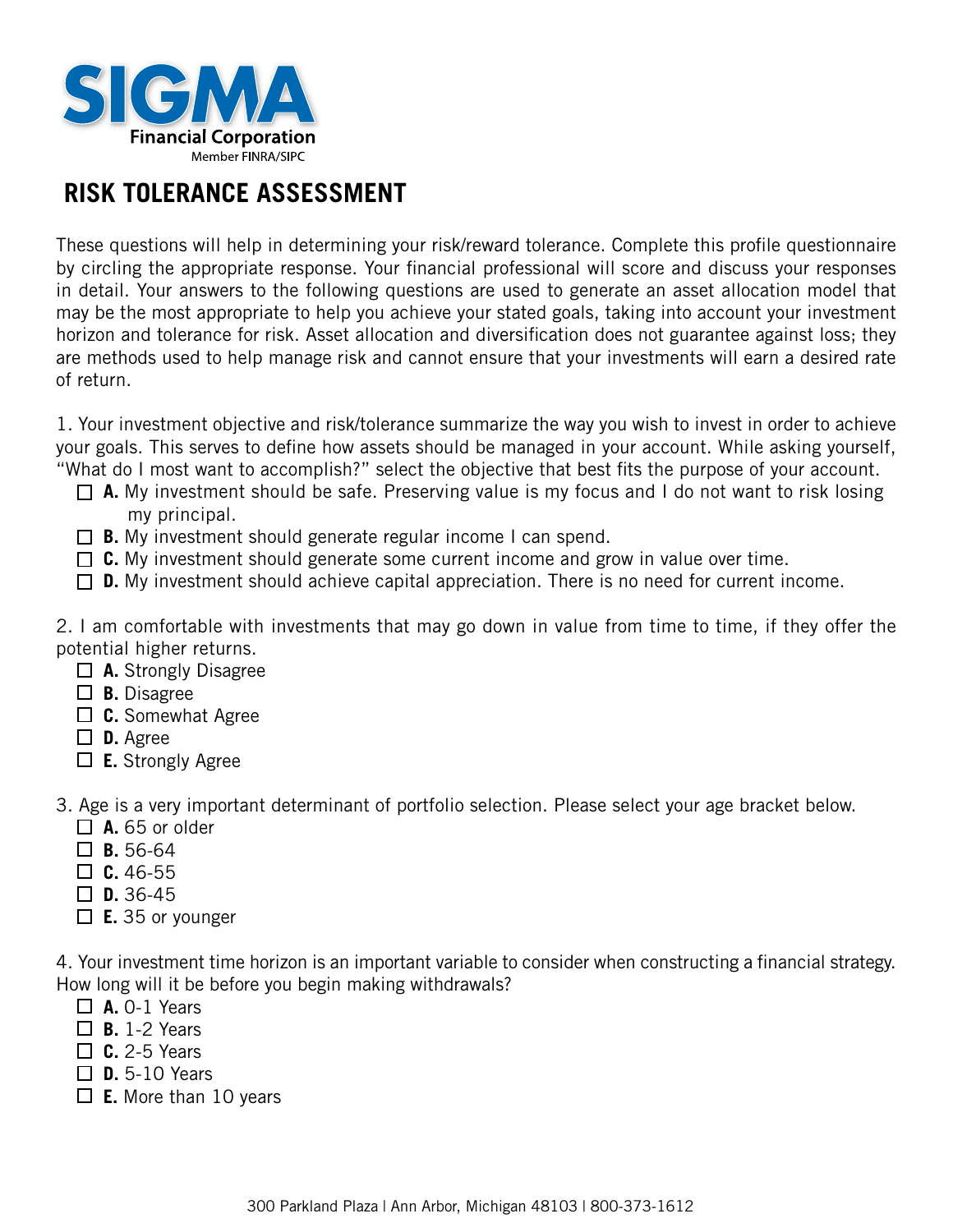5. Once you begin taking withdrawals from your portfolio, how long will the money in your portfolio have to last before it is depleted?

- $\Box$  **A.** Immediate lump sum
- $\Box$  **B.** Less than 1 year
- $\Box$  **C.** 1-5 Years
- **D.** 6-10Years
- $\Box$  **E.** 11 years or more

6. Do you need to receive income from your investment NOW? What percentage of your CURRENT income must be paid out to you from this investment?

- $\Box$  **A.** Over 50%
- $\Box$  **B.** 31-50%
- $\Box$  **C.** 16-30%
- $\Box$  **D.** 6-15%
- $\Box$  **E.** 0-5%

7. How long could you cover monthly living expenses with cash and short-term liquid investments you currently have on hand?

- **A.** 1 Month or less
- $\Box$  **B.** 1-3 Months
- **C.** 3-6 Months
- $\Box$  **D.** 6-12 Months
- **E.** 12 Months or more

8. What is your outlook for your future income from sources other than investments over the next ten years?

- **A.** It will greatly decrease or will be zero
- $\Box$  **B.** It will decrease, but not by much
- $\Box$  **C.** It will stay the same
- $\Box$  **D.** It will increase, but not by much
- **E.** It will greatly increase

9. How much investing experience do you have with stocks or stock mutual funds?

- **A.** None
- **B.** Some
- **C.** A fair amount
- **D.** A great deal

10. How much investing experience do you have with bonds or bond mutual funds?

- **A.** None
- **B.** Some
- □ **C.** A fair amount
- **D.** A great deal

11. What portion of your investable assets is being used for this account?

- **A.** Greater than 50%
- $\Box$  **B.** 25-50%
- $\Box$  **C.** 10-25%
- $\Box$  **D.** Less than 10%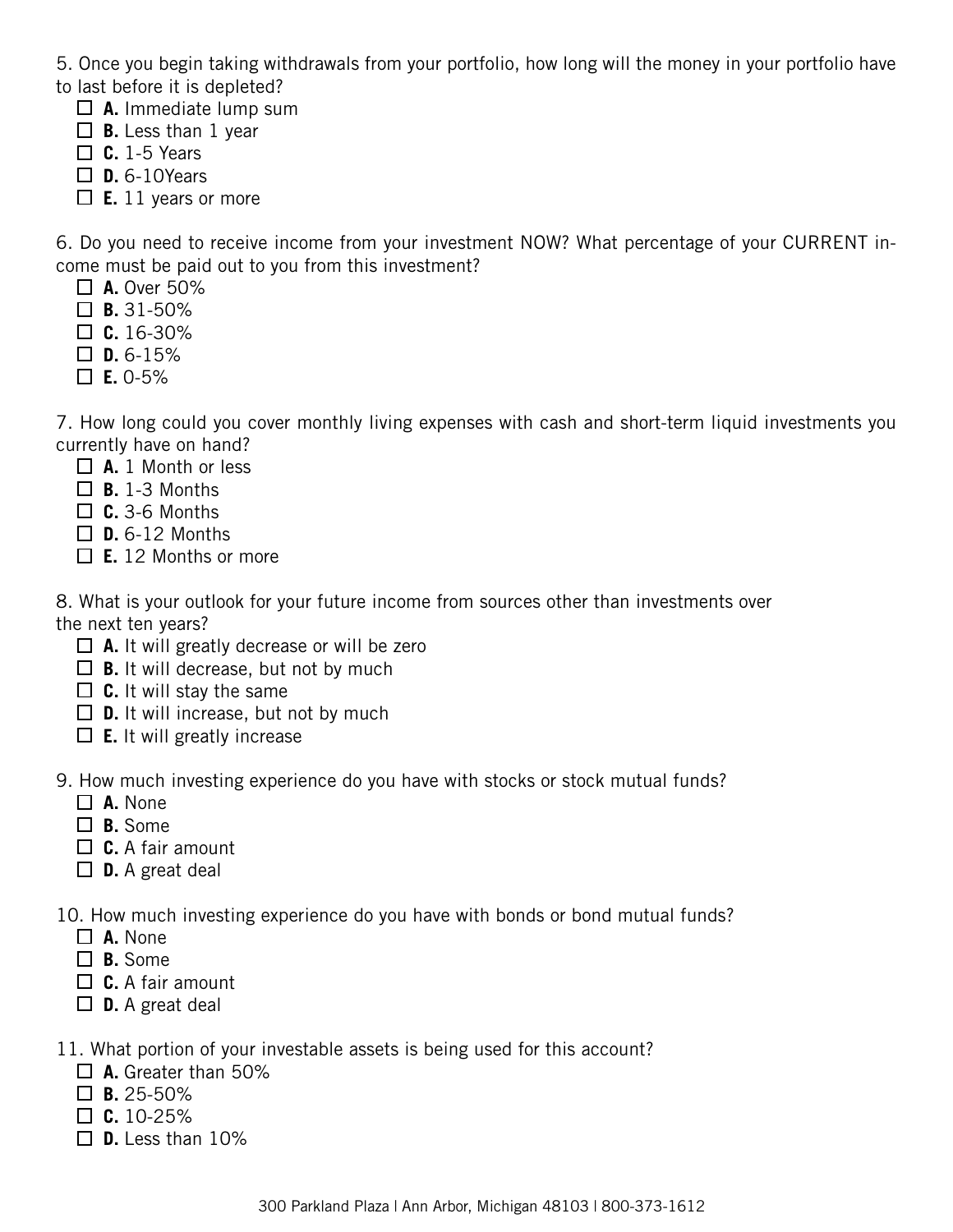12. I understand the value of my portfolio will fluctuate over time. The maximum loss in any one-year period that I am willing to accept before changing my investment strategy is (assuming you start with \$100,000)?

- **A.** 0% (value \$100,000)
- **B.** 5% (value \$95,000)
- **C.** 10% (value \$90,000)
- **D.** 20% (value \$80,000)
- **E.** 30% (value \$70,000)

13. Which of these plans would you choose for your investment dollars?

- **A.** You invest your dollars in fixed guaranteed investments.
- **B.** You go for maximum diversity by dividing your dollars among many different investments to achieve a moderate rate of return with a moderate level of risk.
- $\Box$  C. You would put your dollars into one investment with the highest rate of return and the most risk.

14. Due to a general market correction, one of your investments loses 14% of its value a short time after you buy it. What do you do?

- $\Box$  **A.** Sell the investment so you won't have to worry about it any longer.
- $\Box$  **B.** Hold on to it and wait for it to climb back up.
- □ C. Buy more of the same investment. At the new low price, it looks even better than when you originally bought it.
- **D.** Mortgage the house and buy as much as possible to lower your average cost basis on the investment.

15. You have an opportunity to fund an underwater salvage operation to recover sunken treasure. The chances of finding the vessel are 25%. But, if recovered, you could earn b75-100 times your investment. How much do you invest?

- **A.** Nothing at all
- **B.** One month's salary
- □ **C.** Three months salary
- **D.** Six months salary

16. Investing internationally entails additional risk factors such as currency, politics, etc. While these investments may be more volatile than United States investments, over the long term they may tend to produce higher rates of return. Which describes your attitude about investing internationally?

- **A.** I would not invest
- $\Box$  **B.** I would invest a portion of my assets
- □ **C.** I would invest a majority of my assets

17. You have just reached the \$10,000 plateau on a game show. Do you quit with the \$10,000 or do you bet the entire \$10,000 in one of three categories?

- **A.** Take the money and run
- **B.** A 50% chance of winning \$50,000
- **C.** A 20% chance of winning \$75,000
- **D.** A 5% chance of winning \$100,000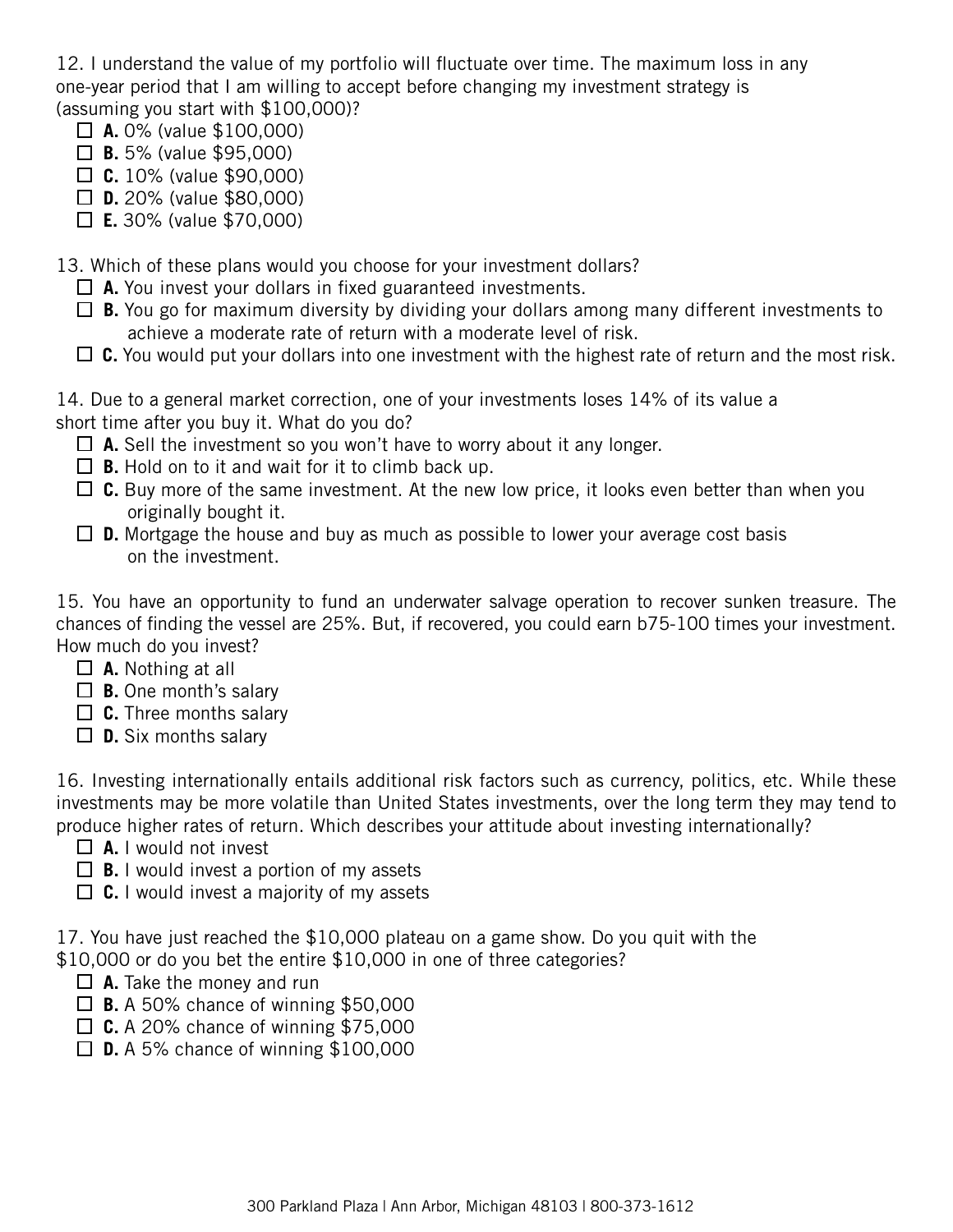18. Regarding your current situation, which statement best describes your attitude:

 $\Box$  **A.** I am happy with the result of my portfolio.

 $\Box$  **B.** I would like to enhance my returns without adding undue risk to my portfolio.

□ **C.** I do not know what my portfolio has done.

 $\Box$  **D.** I am willing to look at alternative investment as a way of attaining my goals.

19. Are there any legal or tax considerations, which may affect the manner in which your assets are invested?

20. Do you anticipate any major expenditure that may require the liquidation of part or all of your investment portfolio? If so, please list the frequency and amount below.

21. Are there any special considerations that may affect the manner in which your assets are to be managed?

| <b>Client Signature</b> | Date | <b>Client Signature</b> | Date |
|-------------------------|------|-------------------------|------|
| <b>SIGN</b>             |      | <b>Rails</b>            |      |
| Name (printed)          |      | Name (printed)          |      |
|                         |      |                         |      |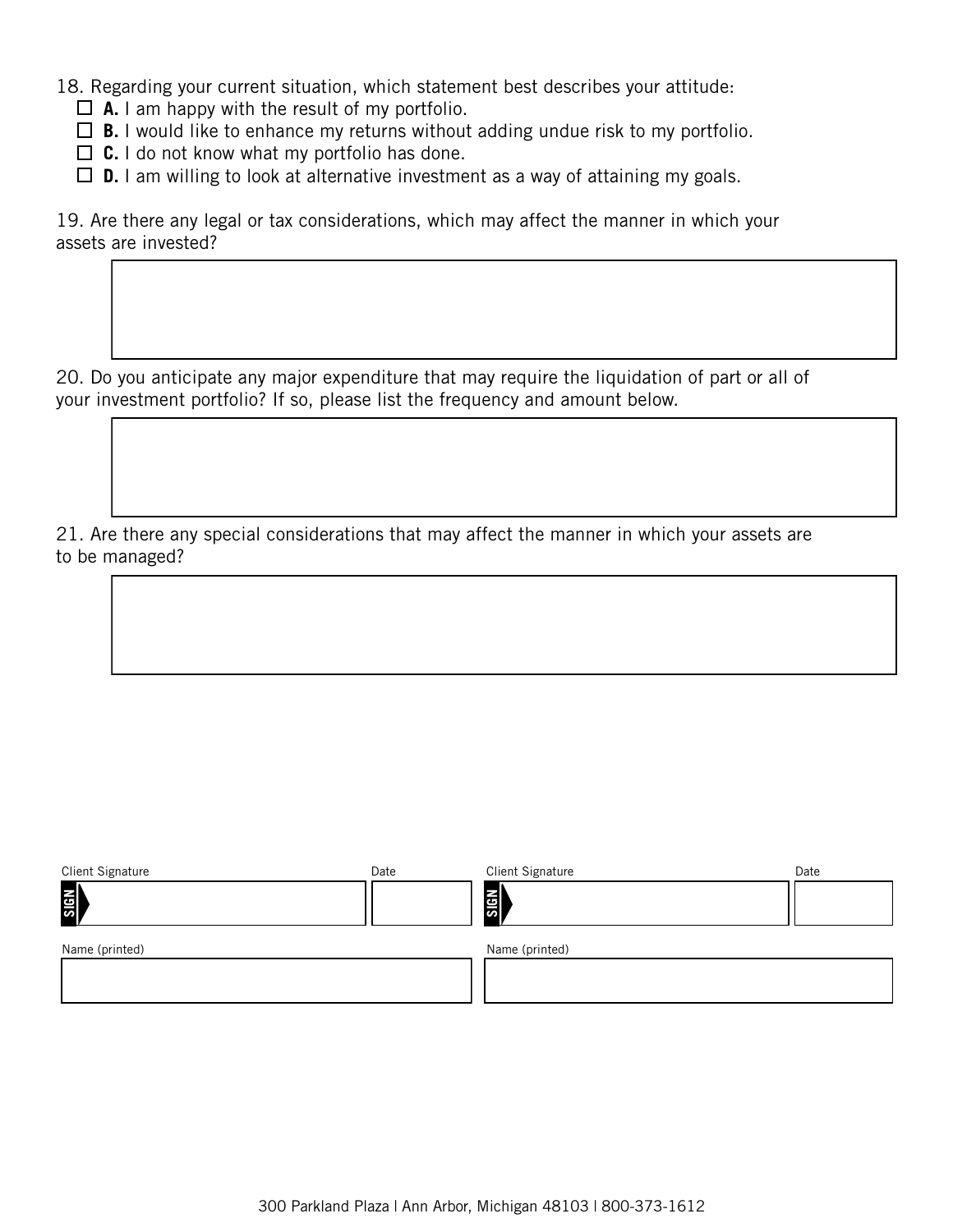## **Scoring**

| Question #    | $\blacksquare$ 1 | 2 1            |   | 4              | 5  | 6            | 7              | 8              | 9   | 10 | $-11$          | 12 13          |   | - 14 | 15 | 16 | 17 | <b>Total</b> |
|---------------|------------------|----------------|---|----------------|----|--------------|----------------|----------------|-----|----|----------------|----------------|---|------|----|----|----|--------------|
| <b>Answer</b> |                  |                |   |                |    |              |                |                |     |    |                |                |   |      |    |    |    |              |
| <b>Score</b>  |                  |                |   |                |    |              |                |                |     |    |                |                |   |      |    |    |    |              |
| A             |                  |                |   |                |    |              |                |                |     |    |                |                |   |      |    |    |    |              |
| B             | $\mathbf{2}$     | 3              | 3 | 3              | -3 | 3            | $\overline{2}$ | 3              | 3   | 3  | 3              | 3              | 5 | 3    | 3  | 5  | -3 |              |
| C             | 3                | 5              | 5 | 5              | 5  | 5            | 3              | 5              | 5   | 5  | 5              | 5              | 9 | 7    | 7  | 9  | -7 |              |
| D             | 5.               | $\overline{7}$ | 7 | $\overline{7}$ | 7  | $\mathbf{7}$ | 5              | $\overline{7}$ | 7 7 |    | $\overline{7}$ | $\overline{ }$ |   | 9    | 9  |    | 9  |              |
| E             | 7                | 9              | 9 | 9              | 9  | 9            | 7              | -9             |     |    |                | 9              |   |      |    |    |    |              |
|               |                  |                |   |                |    |              |                |                |     |    |                |                |   |      |    |    |    |              |

| <b>Risk Category</b>                      | <b>Score</b> |
|-------------------------------------------|--------------|
| Capital Preservation - Conservative       | 17-34        |
| Income - Conservative to Moderate         | 35-54        |
| Income/Growth - Moderate                  | 55-74        |
| Long Term Growth - Moderate to Aggressive | 75-109       |
| Aggressive Growth - Capital Appreciation  | 110-143      |

| <b>Asset Allocation</b>                   | <b>Equities</b> | <b>International</b> | <b>Bonds</b> | Cash  |
|-------------------------------------------|-----------------|----------------------|--------------|-------|
| Capital Preservation - Conservative       | 15%             | $0\%$                | 60%          | 25%   |
| Income - Conservative to Moderate         | 35%             | $0\%$                | 50%          | 15%   |
| Income/Growth - Moderate                  | 55%             | 5%                   | 35%          | 5%    |
| Long Term Growth - Moderate to Aggressive | 70%             | 10%                  | 20%          | $0\%$ |
| Aggressive Growth - Capital Appreciation  | 70%             | 20%                  | 10%          | $0\%$ |

#### **Recommended Asset Allocation**

Capital Preservation-Conservative: Preservation of capital is the primary concern.



## **Capital Preservation - Conservation**

**Income-Conservative to Moderate:** Preserving capital and income are the main objectives

#### **Income - Conservative to Moderate**



300 Parkland Plaza | Ann Arbor, Michigan 48103 | 800-373-1612